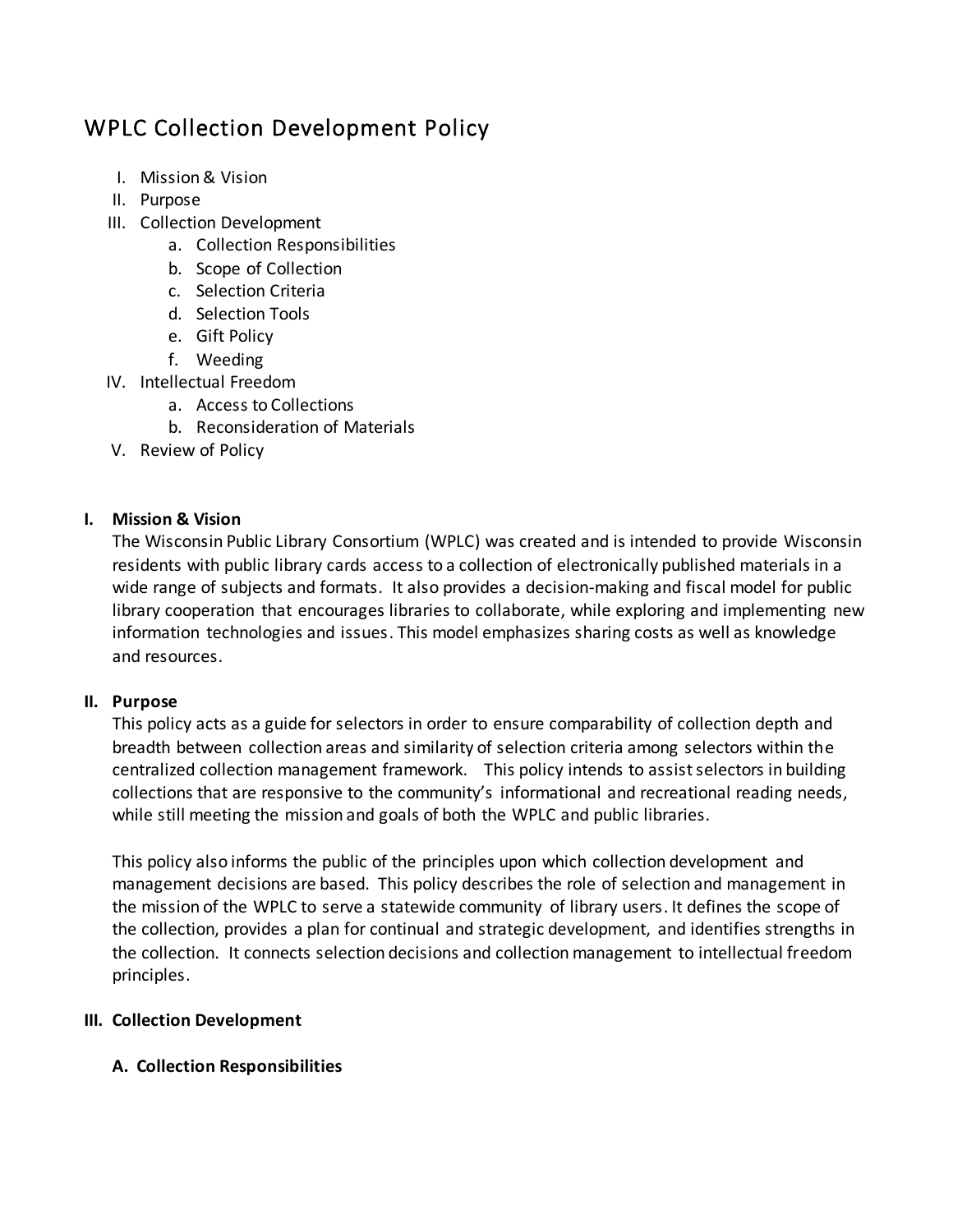Ideally, the WPLC Selection Committee is comprised of 32 consistently active members, 2 librarians from each of the 16 library systems in Wisconsin. Each library system director nominates their respective selectors and each selector is appointed to a two-year term. If a selector is unable to fulfill their term, a replacement will complete the appointed term. Selectors must participate in both selection duties and quarterly online meetings. for specific areas of development will be allocated by interest, knowledgeable expertise, and qualification. Selectors will follow collection guidelines approved by the WPLC Steering Committee. In addition, library systems are encouraged to designate members to select materials for their unique systems. These selectors are referred to as Advantage selectors and follow the term and collection guidelines outlined by this policy and the WPLC Steering Committee.

#### **B. Scope of Collection**

The WPLC is funded by its member library systems, also known as Partners. Partners of the WPLC pay into the consortium and any partner library system has access to the digital collaborative collection and as such, their library card-holders are authorized users. Library system partners may choose to ask their member libraries to contribute to the WPLC payments as they deem necessary and appropriate. The community served by this collection is incredibly diverse and as such, the collection must reflect the needs, interests, and viewpoints of this large community in its entirety, taking into consideration access needs in a digital environment.

The collection is broad, current, and popular. This collection is not concerned with being completely comprehensive and some subject areas are collected in greater depth than others, as a reflection of current use and demand. The WPLC aims for a balance of popular materials and those in line with the institutional goals of public libraries. The materials chosen support general interest in a broad range of categories. This collection is intended to serve the general patron instead of the researcher. Titles selected reflect contemporary significance instead of long -term enduring value.

A variety of reading and comprehension levels are also represented in the collection, based on community need. Materials in languages other than English will be added as determined by community need and title availability. The collection also includes materials that are classified as local content either by an author, publisher or subject matter relating to Wisconsin and the Midwest.

Currently, the collection is comprised of e-books, digital audio books, and video, although the WPLC is not actively purchasing new video titles. New formats such as magazines can be added upon discussion and recommendation by the Selection and Collection Development Committees, and upon final approval by the Steering Committee. Materials are selected to support a variety of computer systems and e-reader hardware in multiple prevailing formats in order to serve the differing needs of individual users. Accessibility for all users is an important consideration. The WPLC makes a concerted effort to work with vendors and publishers who are ADA compliant with their materials, platforms and mobile applications.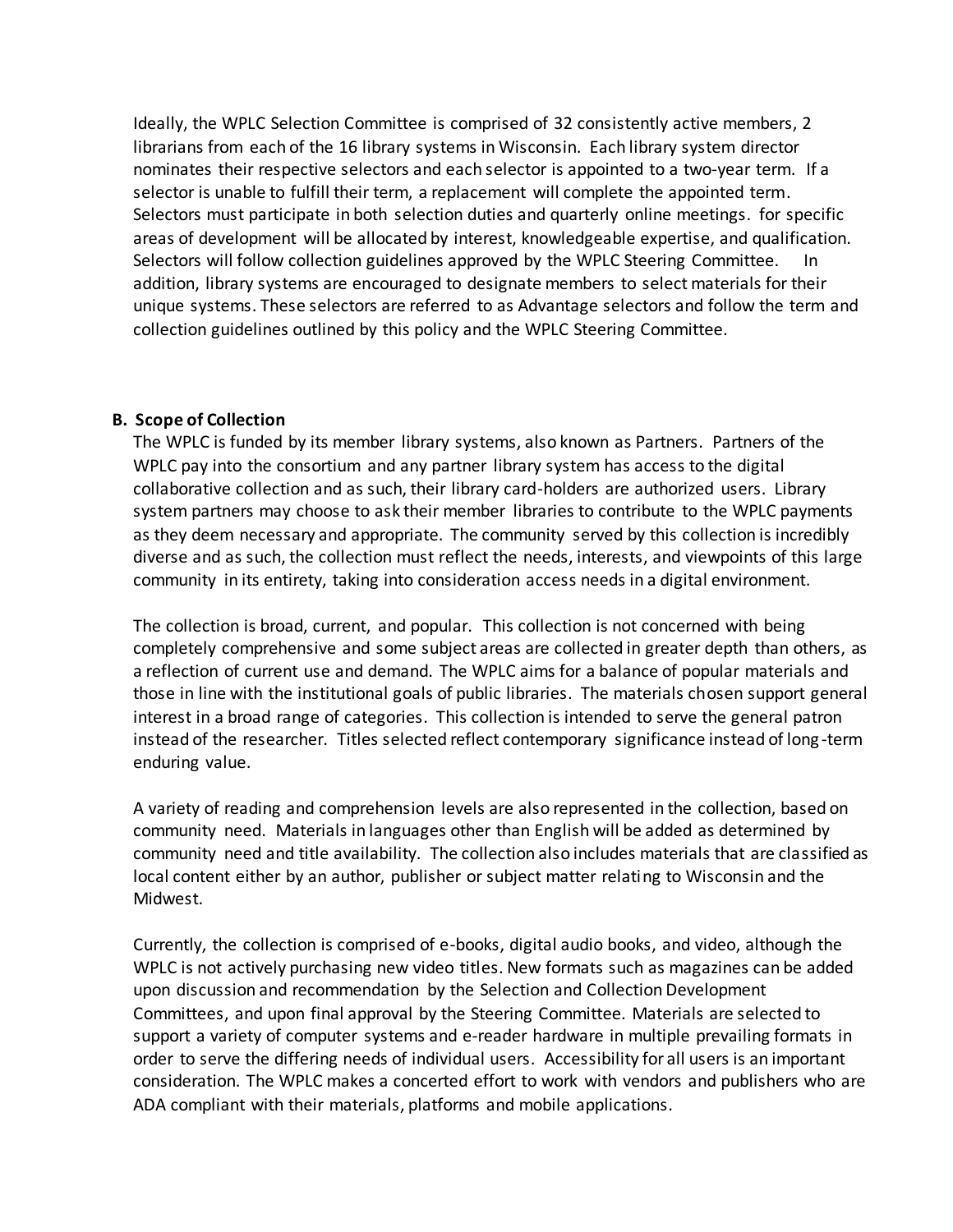### **C. Selection Criteria**

The following criteria are taken into consideration when selectors are choosing materials. An item need not meet all of the criteria to be selected.

- Identified, expressed, or anticipated demand in the general community
- Availability and affordability of titles from vendorsand publishers.
- Contemporary significance, popular interest or permanent value
- Attention of critics and reviewers
- Prominence, authority, significance, and/or competence of author or creator
- Timeliness and accuracy of material including new editions of existing materials.
- Relation to existing collections, such as titles in a series.
- Statement of challenging, original, or alternative point of view
- Authenticity of historical, regional, or social setting
- Suitability of subject matter for youth
- Appropriate reading level for youth
- Collecting racially and ethnically diverse materials is essential.
- Materials that promote inclusivity of all users in areas that include:
	- Culturally inclusive Identity and gender inclusive Sexual orientation Religion and spirituality Mental and physical health and abilities

Public demand for an author, title or subject is an important criterion. All requests from patrons for specific authors, titles or subjects will be considered. A balanced collection is also of importance and selectors will take care to not collect an overwhelming amount of titles in a particular genre.

Title availability and affordability are important considerations. Given the volatile world of digital rights and publishers, it is important to note that although titles may be available for purchase to consumers from various outlets, they may not be available to WPLC patrons because some publishers do not allow public libraries to purchase digital editions of titles, and/or place embargos on new titles for a designated time period Selectors shall make themselves aware of the diversity of lending models available when selecting titles for purchase.

Given the digital nature of this collection, selectors must also take into consideration format factors. The following criteria will be considered.

- **•** Affordability
- Appropriateness of format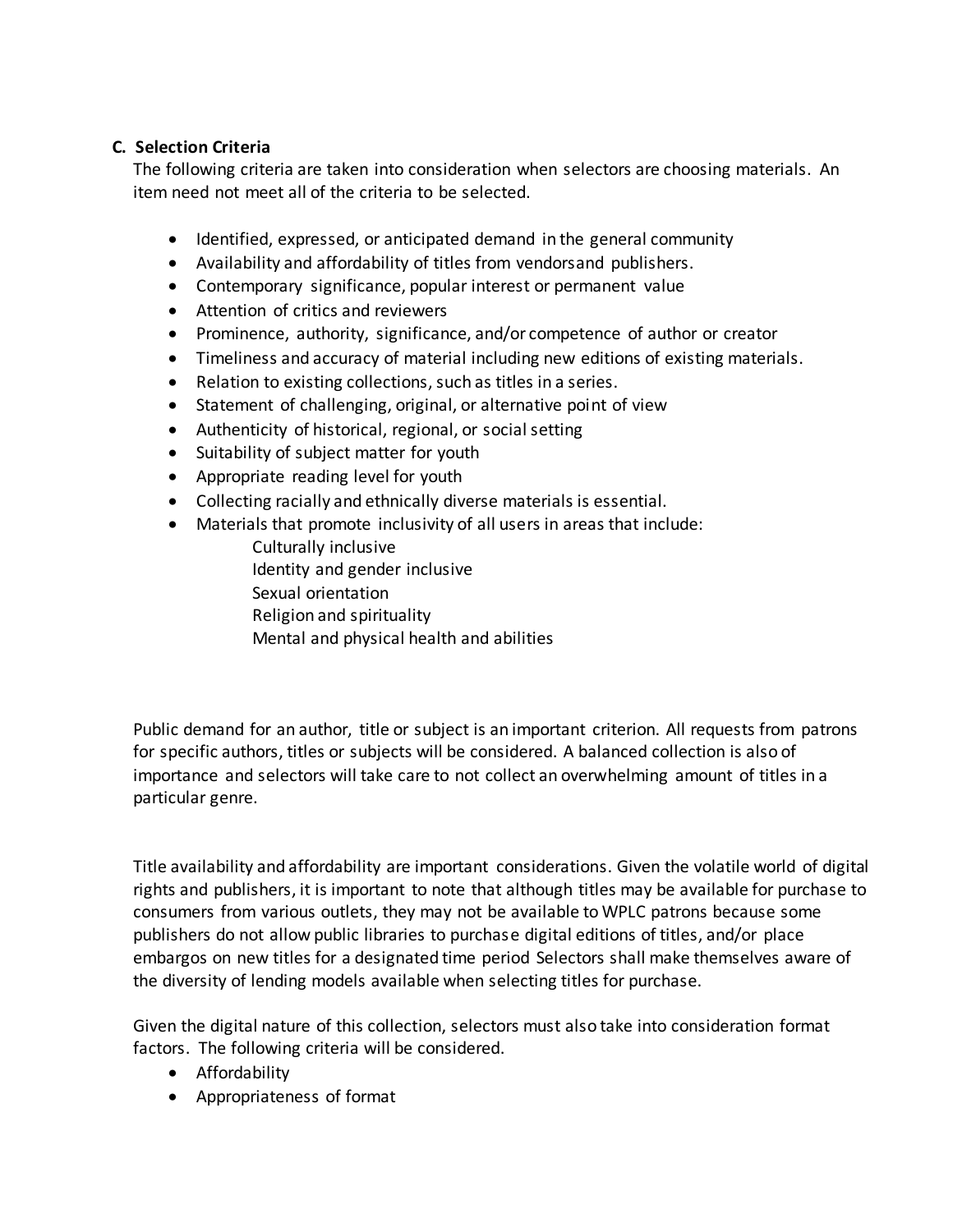- Illustration rendering in books for youth or in graphic novels
- Narrator's qualifications for audio books
- Stability of content

As a rule, we do not purchase abridged versions of titles. Exceptions can made on a case by case basis

#### **D. Patron Recommended Materials**

Input from patrons is highly valued and therefore patrons are able to recommend for purchase up to 3 titles per month. It is important to note that due to the very large population this collection serves, the recommendation process has a monthly monetary limit and is subject to a minimum number of recommendations. In addition, titles must fit the criteria for selection described in this policy and must be of interest to a larger audience. The decision to add or not add patron recommended titles is at the discretion of WPLC selection committee members and is not open to appeal.

#### **F. Gift Policy**

Given technical and licensing limitations as they stand today, the WPLC is unable to accept gifts of personally purchased e-books. Donated money ear-marked for specific e-books or digital audio books is accepted, though items must meet the selection criteria outlined above.

#### **G. Weeding**

Although a digital collection does not have the same space constraints of a physical collection, weeding is necessary to upgrade the collection in terms of relevancy, usefulness, patron ease of searching and circulation statistics. Weeding also allows for greater review of the collection, helping to determine gaps and deficiencies, assisting selectors in creating a collection that is more responsive to patron demand and need. The WPLC Project Manager will be responsible for facilitating the review of the WPLC digital collection on a quarterly basis and determine which titles warrant being weeded. Since weeding a cooperative collection will affect a large number of libraries, any weeding project must be carefully coordinated and communicated to all partners prior to and during the process. Weeding of no longer available titles is maintained by the content providers and the project manager. In addition, titles may be pulled from the WPLC collection at any time by publishers without prior notice or titles may not be available for repurchase.

#### **H. Advantage Collections**

Public library systems within the WPLC are required to establish individual accounts with OverDrive, known as Advantage accounts in order to receive their allocation of the Holds Reduction portion of the WPLC Buying Pool. System Advantage collections are encouraged to follow the WPLC Collection Policy.

#### **IV. Intellectual Freedom**

**A. Access to Collections**